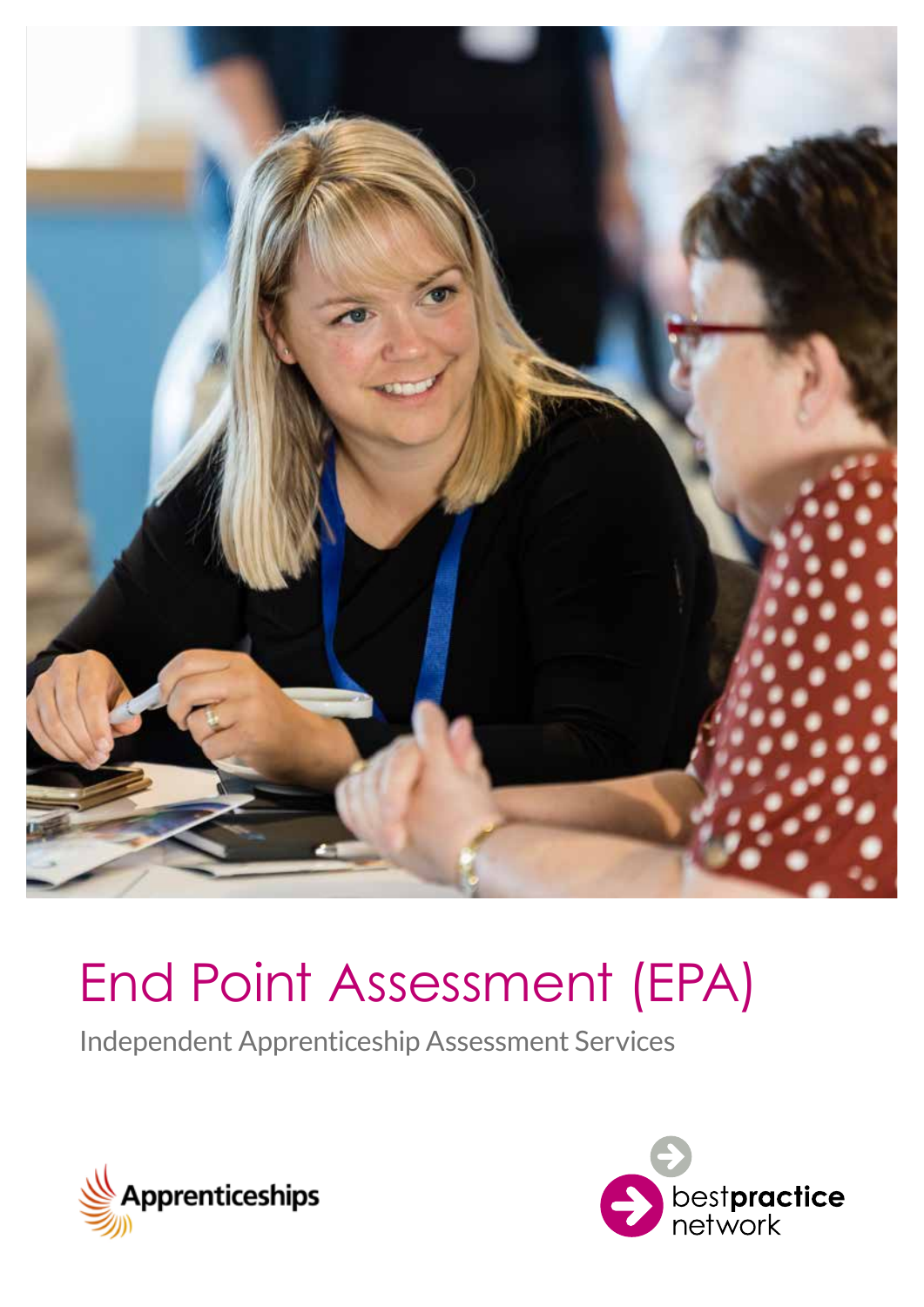*"I knew [our apprentices] were in good, well informed hands and would be assessed through appropriate tasks that evaluated them rigorously, whilst also taking account of the very diverse settings they work in. So, from me; thank you!"*

Training Provider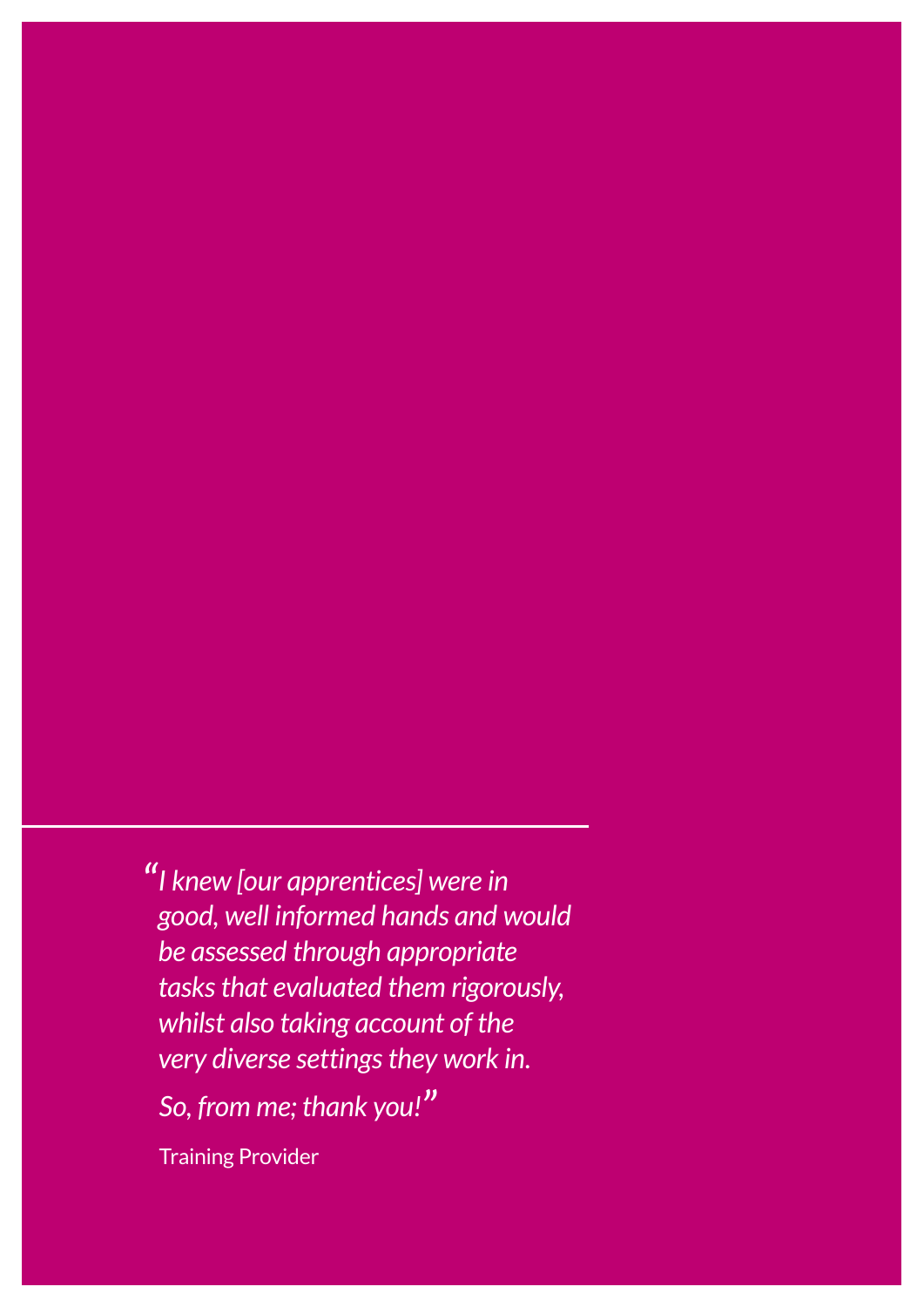**Best Practice Network** is a truly independent End Point Assessment Organisation (EPAO) for the assessment of the School Business Professional Level 4 Apprenticeship

### **Why choose us?**



We were **one of the first two companies** to become an End-Point Assessment Organisation (EPAO) for the School Business Professional (SBP) Level 4 Standard.



We are **currently working with more than 20 training providers**  supporting hundreds of SBP apprentices already registered and benefitting from our range of support materials



As an EPAO, [Best Practice Network](https://bestpracticenet.co.uk/)  specialises as **a truly independent and separate body** to apprenticeship training providers, helping to ensure no conflict of interest



As industry leads, our SBP team have exceptional levels of **relevant experience, knowledge and expertise** in school business professional practice, development, assessment, and moderation



We provide **mid-programme review opportunities** with apprentices, employers and training providers to check progress and understanding of end-point assessment requirements



As a company **we specialise in education and the development of school leaders** to support best outcomes for children and young people



#### **'Education Company of the Year' 2020**

The judges said, *"The external DfE Quality review demonstrates clearly that Best Practice Network is providing high-quality programmes to schools and their online and face-to-face training combination is impressive".*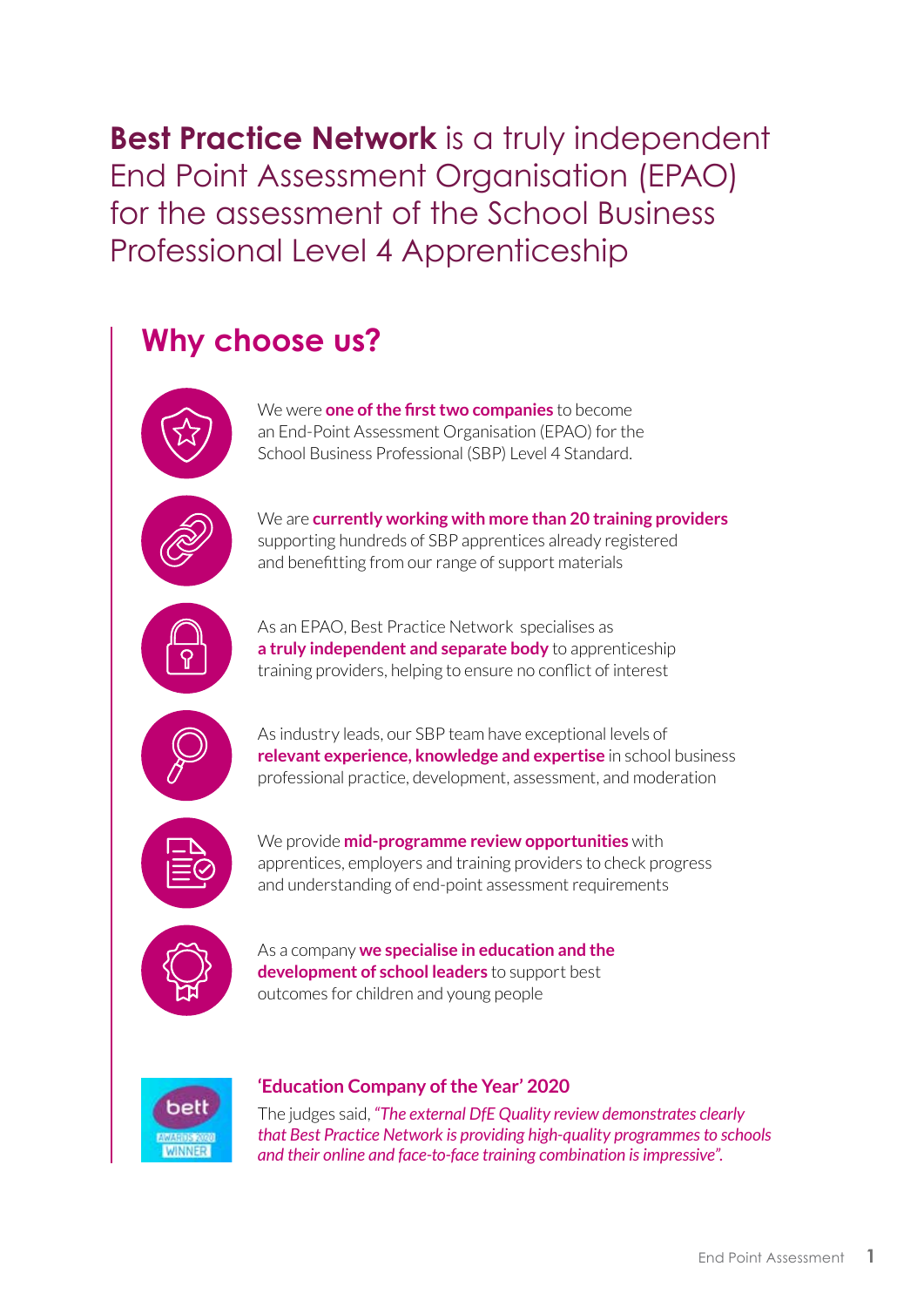### **Feedback from apprentices**

Our survey of feedback from apprentices assessed to date\* revealed:



*\* Feedback from apprentices assessed February to July 2020*

#### **About us**

**Best Practice Network** is a national provider of training, development, and support for education professionals with 97% of our participants recommending us to a colleague. We are also a leading NPQ provider in the country, rated "exceptional" by the DfE (2019)

We work in close partnership with practising education professionals to develop and deliver high-quality CPD, qualifications, apprenticeships and assessments that help school leaders, early years practitioners, business managers, support staff and SENCOs be the best they can be and transform the lives of children and young people.

#### [Learn more about the programmes we offer](https://bestpracticenet.co.uk/courses)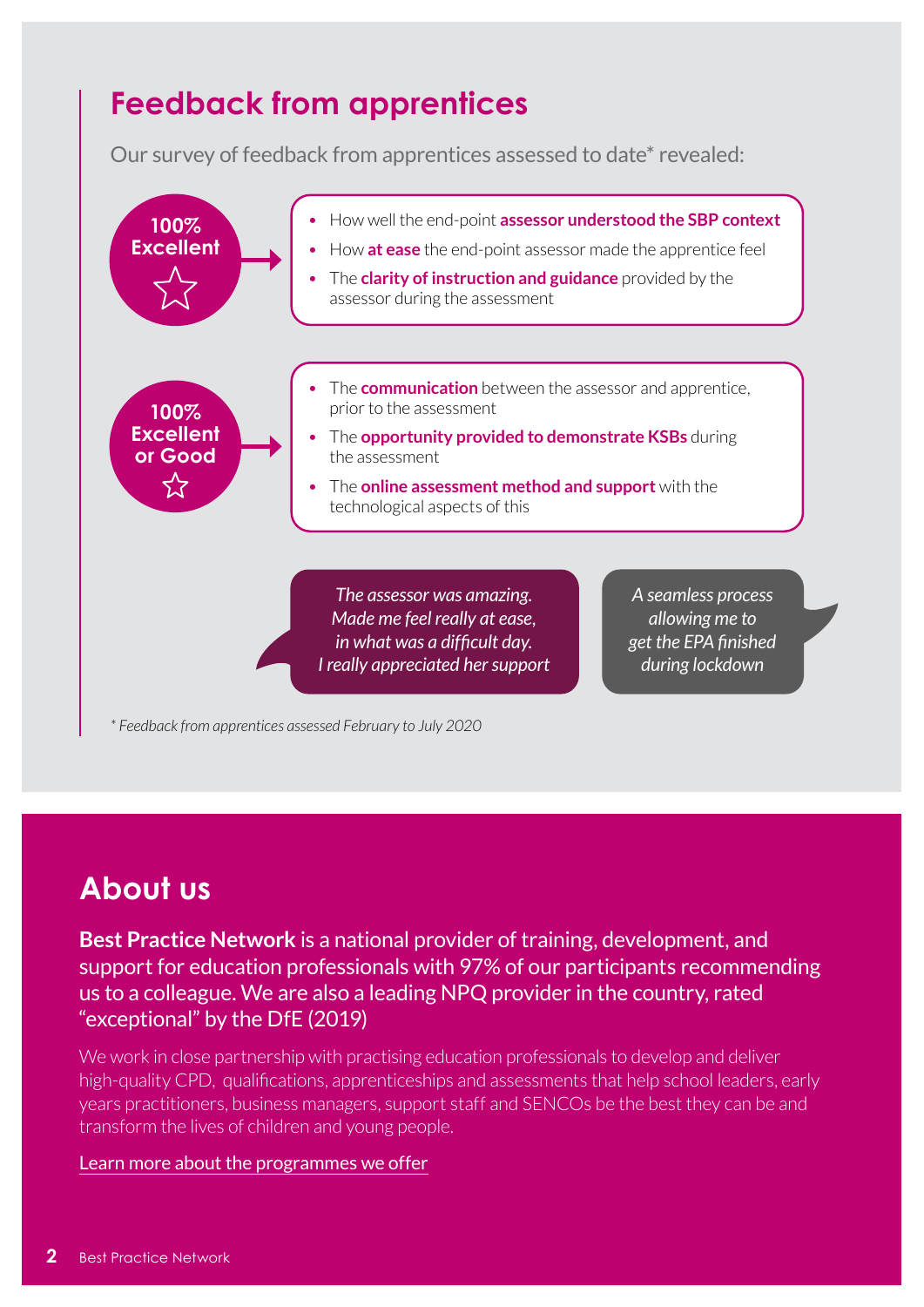# **What is end-point assessment (EPA)?**

End-point assessment (EPA) is a vital part of any apprenticeship.

The DfE has developed standards to raise the quality of apprenticeships by responding to the needs of employers, who know what they want from their employees. EPA is the assessment process for the apprenticeship standards in England.

The focus is on the outcome of an apprenticeship and apprentices must demonstrate the knowledge, skills and behaviours that employers have identified they need.

The purpose of the EPA is to test that an apprentice is fully capable of doing their job before they receive their apprenticeship certificate. It also helps to demonstrate that what an apprentice has learned can be applied in the real world.

Government legislation states that EPA must be delivered by a separate body to the employer and training provider.

Employers should choose an appropriate and independent End-point Assessment Organisation and agree on the price of EPA at the beginning of the apprenticeship journey.

## **The SBP Apprenticeship Assessment Offer**

For the School Business Professional Apprenticeship, we offer a national and fully independent and dedicated assessment service; we are not involved in any way in the training of SBP apprentices and as such can guarantee a service fully independent of the training provider.

Our guidance to employers and training providers with full contact details can be found [here](https://bestpracticenet.co.uk/Media/documents/BPN%20SBP%20L4%20EPAO%20Guidance%20for%20employers%20and%20training%20providers%20Autumn%202020.pdf)

We invite apprentices, employers, and training organisations to contact us for more details and to receive regular updates of what we can offer, where and when.

If you would like to discuss any aspect of our end-point assessment services, our team will be happy to help and can be contacted via:

Tel: 0117 920 9200 Email: [epa@bestpracticenet.co.uk](mailto:epa@bestpracticenet.co.uk)

*"We all feel the assessor made what could have been a very stressful process, almost anxiety free, through good organisation and communication."*

Apprentice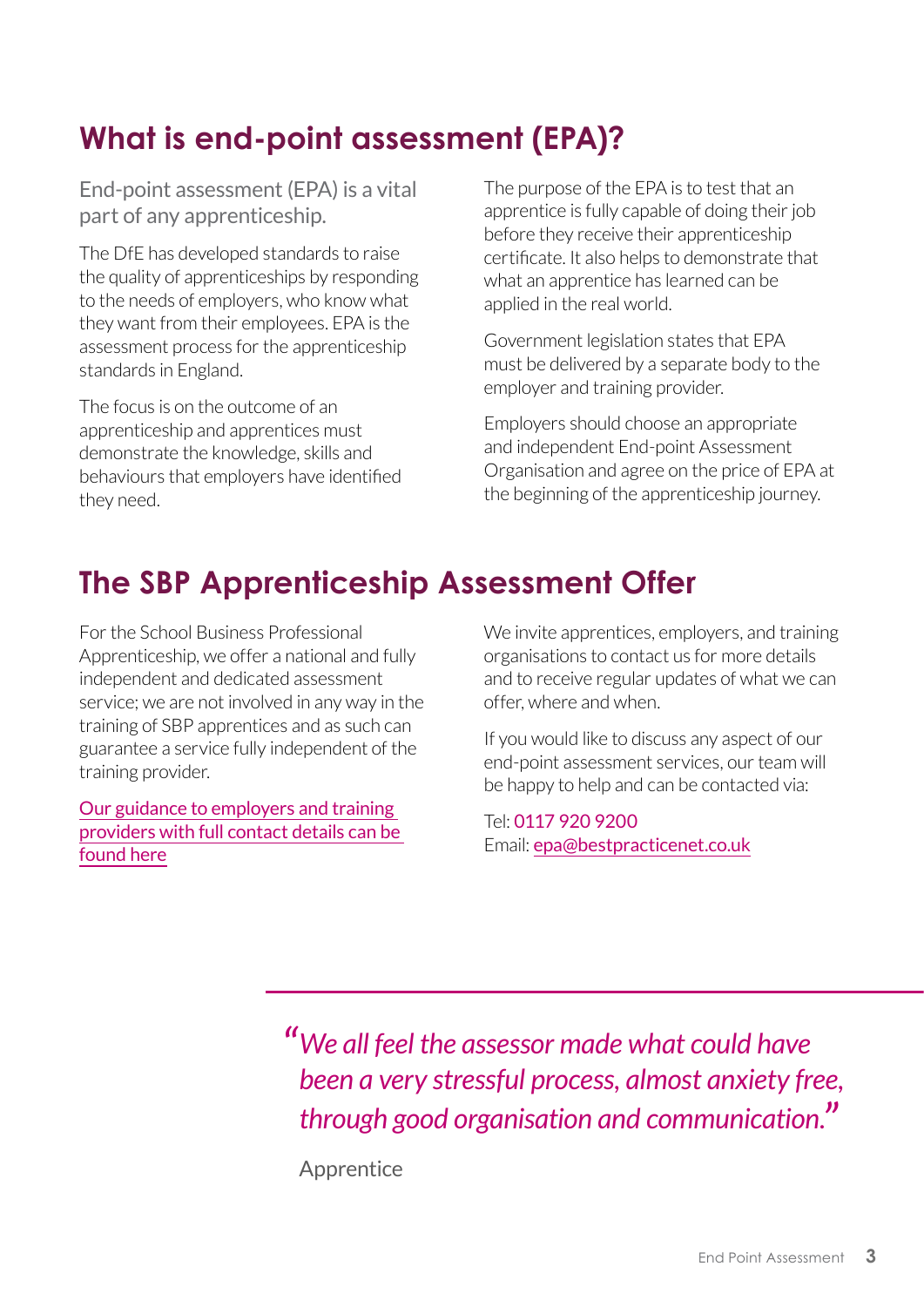### **Our team**

The role of an end-point assessor is to provide independent, fair, reliable, and consistent assessment services. Our assessors are required to use assessment experience with robust industry knowledge to form judgements and grading decisions.

Our credibility as an organisation is driven by our robust recruitment of highly credible personnel for School Business Professional related programmes, qualifications and apprenticeships, to ensure they have the appropriate qualifications, years of industry experience and expertise in the appropriate roles and membership of professional bodies.

Our assessors:

- receive ongoing assessment and standardisation training from the BPN programme manager and Lead Assessor
- are independent of the employer, the apprentice, and the training provider
- are internally quality assured by Best Practice Network
- are externally quality assured by the Institute of Apprenticeships QA Agent

#### **Our core team includes:**



**Nickii Messer** *Lead Assessor* 

Nickii has worked in education for 27 years, both in senior business leadership roles and consultancy. Nickii worked with the National College to launch the SBM role and diploma programmes, receiving the NASBM (now ISBL) award for outstanding achievement for extensive work promoting SBMs.



**[Val Andrew](https://bestpracticenet.co.uk/our-team)** *Senior Assessor* 

Val is a Fellow of ISBL, former ASCL Business Leadership Specialist, highly experienced assessor, moderator of SBM qualifications and recipient of the 2018 ISBL CEO award for exceptional contributions to the profession.



#### **[Dean Boyce](https://bestpracticenet.co.uk/our-team)** *Director of CPD and Accreditation*

Dean oversees the EPAO service as well as other BPN programmes such as DSBM, HLTA and NASENCO. He has sector specific experience as a tutor, assessor and moderator of CSBM and DSBM since 2008.



We are also a learning partner with the **[Institute for School Business Leadership \(ISBL\)](https://isbl.org.uk/)**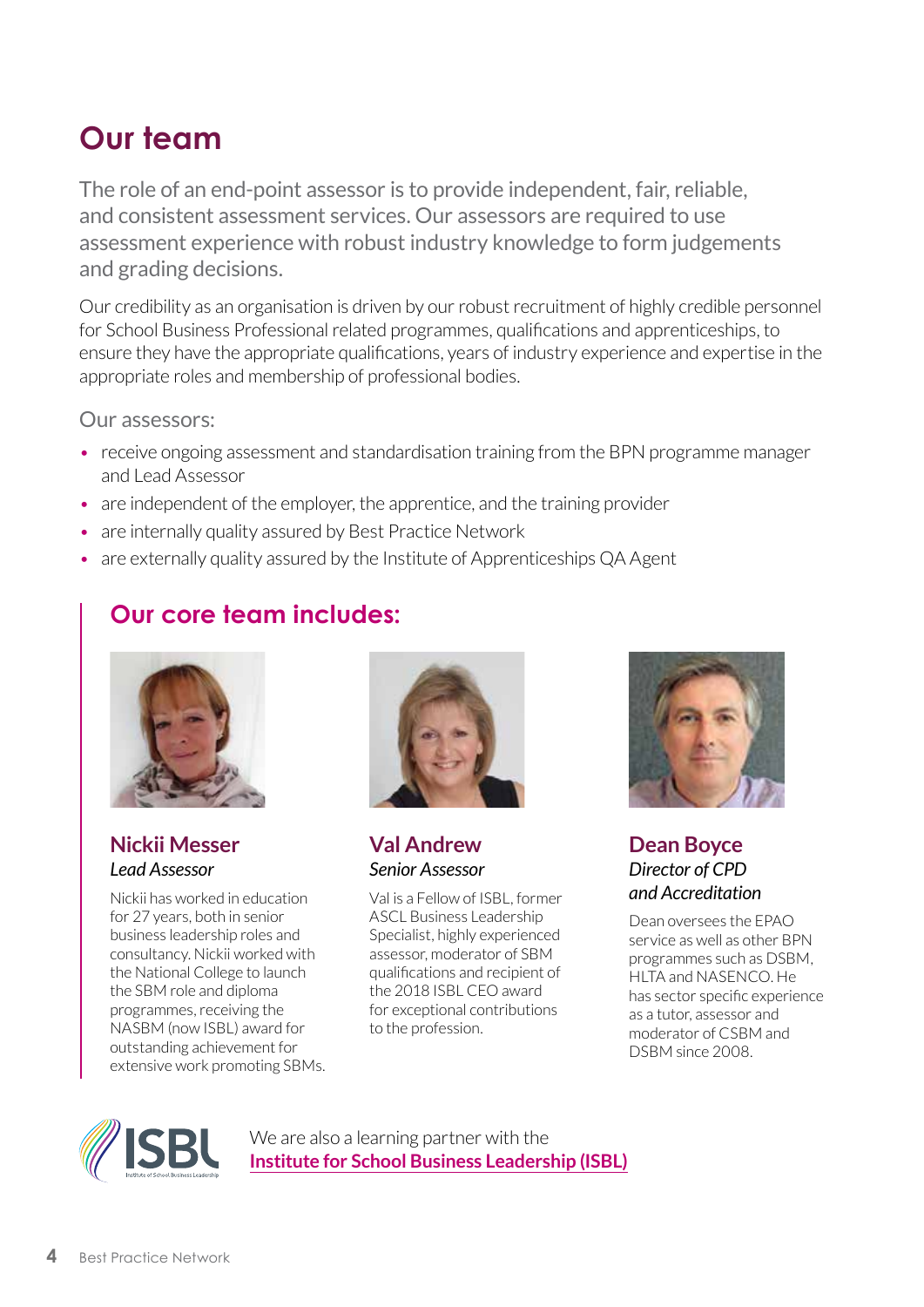#### **The end point assessment process**

Apprentices will be assessed according to the requirements of the SBP L4 Assessment Plan



Best Practice Network will test the apprentice against the entire standard through the two identified assessment methods:

- Simulated task
- Project report & presentation with questions and answers (Q&A)

We provide a range of high-quality resources to support apprentice, employer and training provider understanding of how to train, prepare for and carry out, each stage of the assessment process.